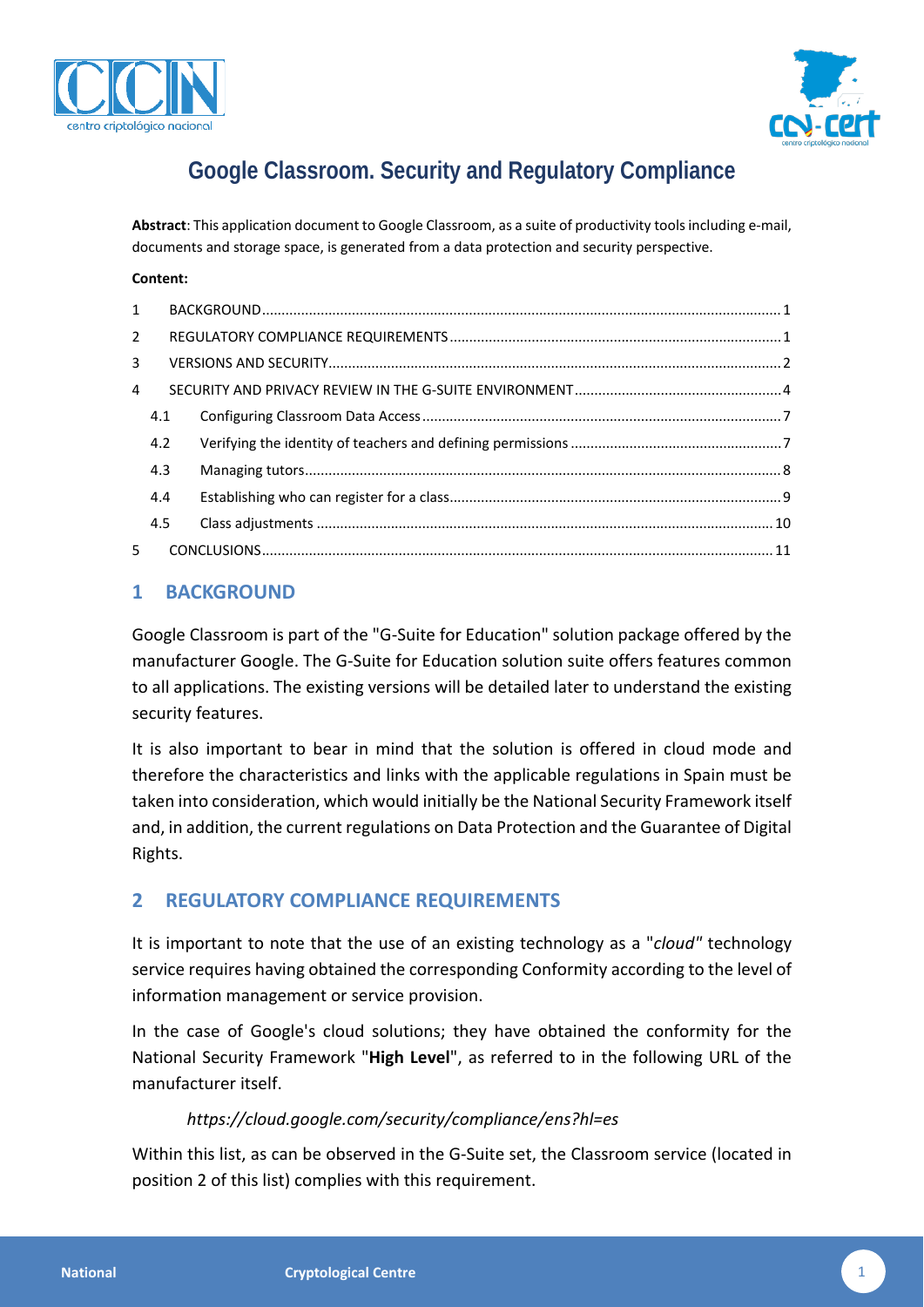

In addition, and with the aim of confirming this fact, the list of entities accredited for this purpose in order to comply with the National Security Framework can be consulted, in which it can be observed that the company Google and its G-Suite services have obtained the conformity to the ENS for the HIGH category.

*https://www.ccn.cni.es/index.php/es/docman/documentospublicos/certificados-ens/124-certificado-de-conformidad-google-g-suite/file*

On the other hand, and in accordance with the regulations for the protection of Personal Data, there is a commitment and declaration by the manufacturer to comply with them.

In this regard, you can observe the conditions set out in the following URL on the Google *Cloud* service and data protection compliance.

*https://cloud.google.com/security/gdpr/resourcecenter/pdf/googlecloud\_gdpr\_whitepaper\_618.pdf?hl=es-419*

Additionally, and within the agreement on the protection of data from third countries with the European Union, it is necessary to understand the need to comply with the requirements regulated by European Regulation 2016/679 (RGPD) which, in its article 45, establishes the continuation of the agreements signed in 1995 between Europe and the United States for the protection of personal data and which are currently supervised through the "EU-U.S. Privacy Shield" programme.

The services offered by Google are limited to this programme with a certification obtained in September 2016 and the next certification review date is September 2020, as established by the 4-year review requirement.

*https://www.privacyshield.gov/participant?id=a2zt000000001L5AAI*

# <span id="page-1-0"></span>**3 VERSIONS AND SECURITY**

While taking into consideration the criteria set out above for compliance, it is necessary to assess the security capabilities offered by the solution.

In a first instance, it is necessary to know about the existence of two (2) different versions that offer features in incremental maintenance and security: G-Suite for Education and G-Suite Enterprise for Education.

The characteristics for both versions are listed below:

## - **G-Suite for Education**

- o Assistance 24 hours a day, every day, by phone, e-mail and online.
- o Electronic detection for e-mails, chats and files.
- o Retention and archiving for Gmail and Meet.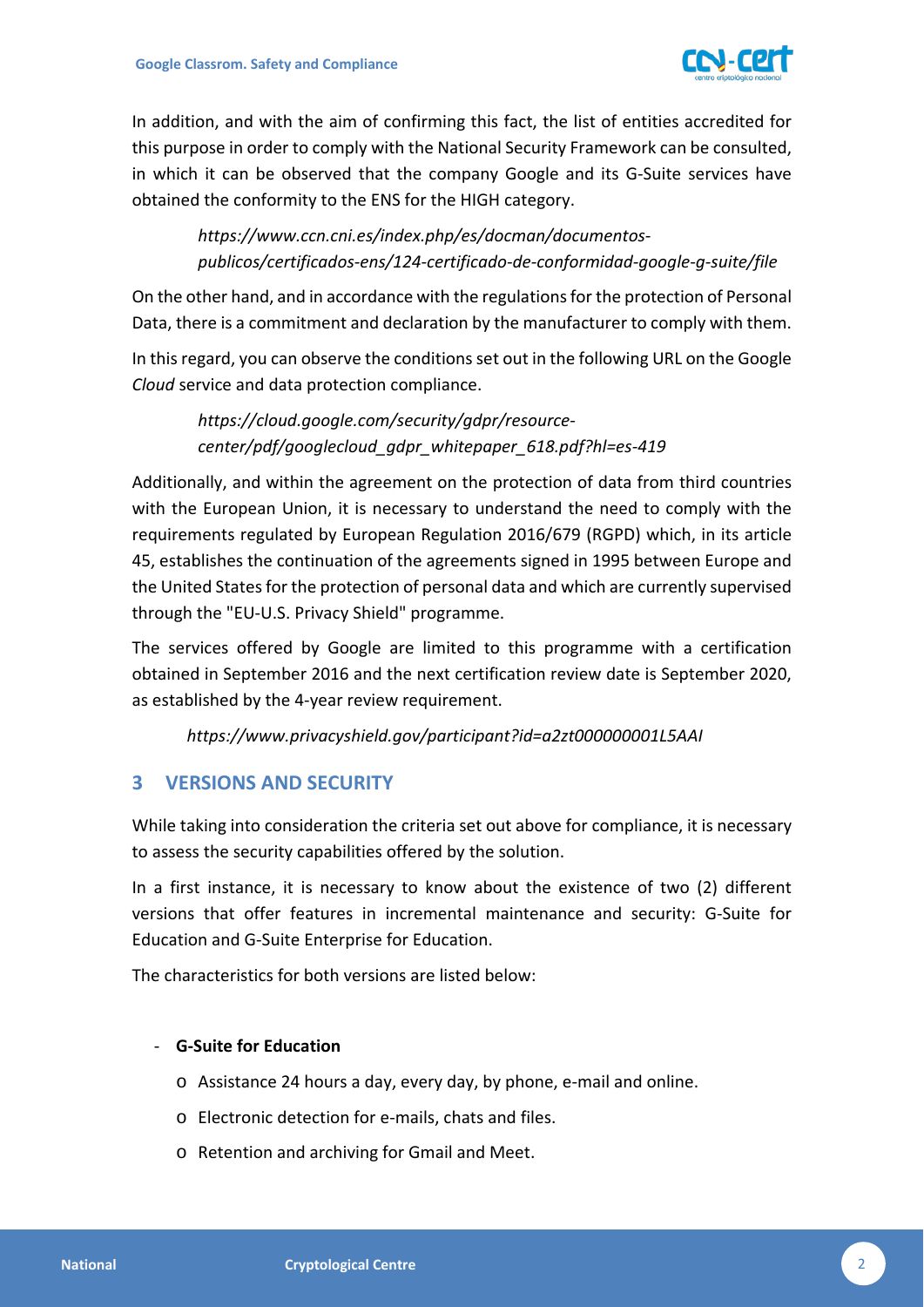

- o Audit reports to track user's activity.
- o Security and administration controls.
- o Device management (Android, iOS).
- o Data loss prevention for Gmail and Drive.
- o S/MIME hosted for Gmail.
- o Enterprise-level access control with mandatory security key.

#### - **G-Suite Enterprise for Education**

- o Assistance 24 hours a day, every day, by phone, e-mail and online.
- o Improved assistance.
- o Electronic detection for e-mails, chats and files
- o Retention and archiving for Gmail and Meet.
- o Audit reports to track user's activity
- o Security and administration controls.
- o Device management (Android, iOS).
- o Advanced mobile device management.
- o Data loss prevention for Gmail and Drive.
- o Data regions.
- o S/MIME hosted for Gmail.
- o Enterprise-level access control with mandatory security key.
- o Gmail administrator reports and logs in BigQuery.
- o Gmail's integration with compliant third-party archiving tools.
- o Security center.
- o Security research tool.
- o Anomaly detection (Beta).
- o Advanced Protection Program (Beta).
- o Security test area.

Initially, both solutions offer general features for the protection of information according to the current conditions of the ICT sector, such as the use of two-factor authentication processes.

However, a number of more favorable conditions are observed in the Enterprise version, making it more likely to be used as a service in an environment of compliance with the National Security Framework.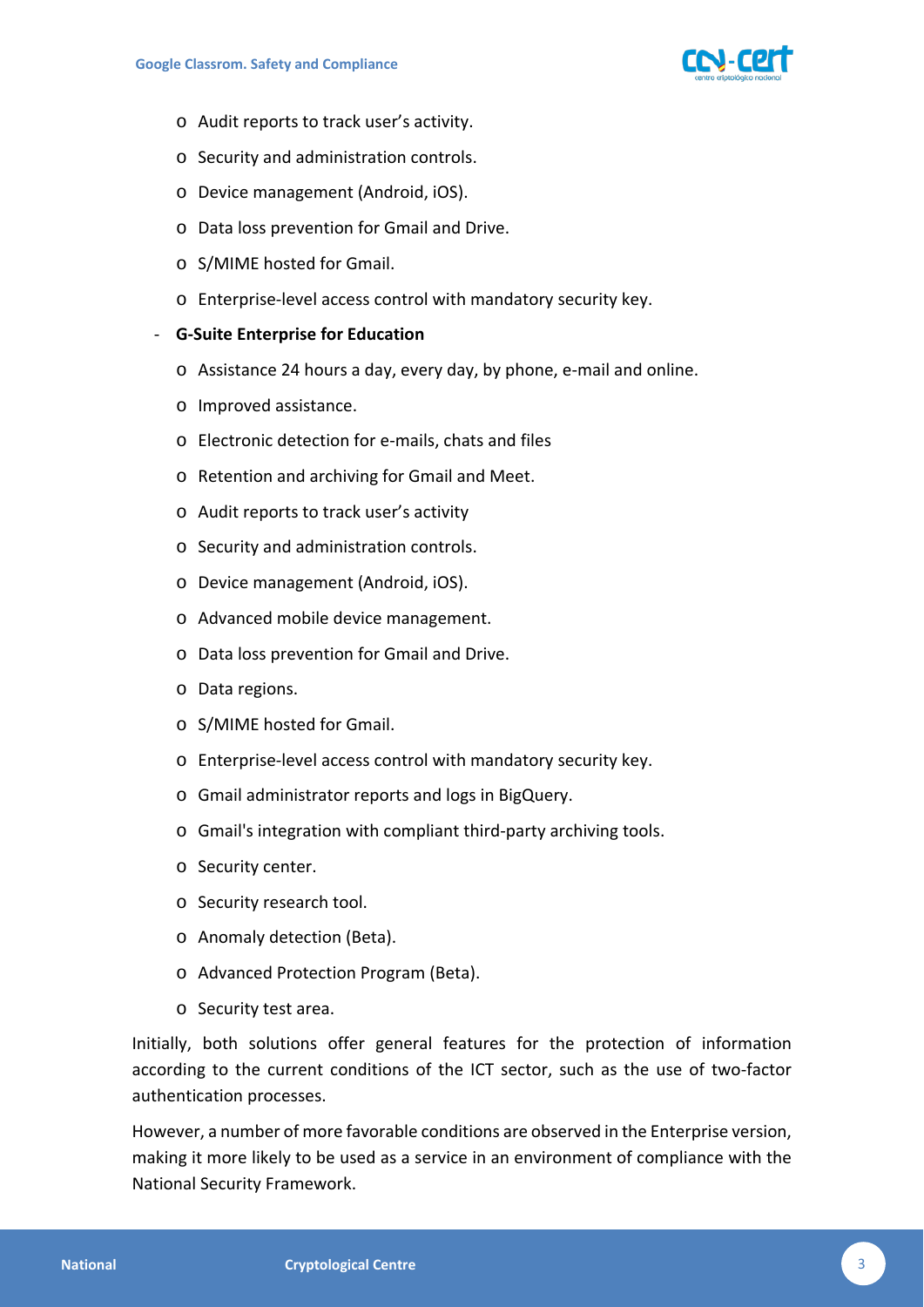

- *Use of data regions*. Allows controlling the geographic location of G-Suite's idle data. For organizations that want more control over the geographic location of their information, the G-Suite data regions feature allows you to choose where data from specific G-Suite applications is stored at rest, whether it is distributed globally in the US or in Europe. This data control feature is not available in the basic version of the Suite.
- *Traceability capabilities*. As is well known, and depending on the assessment of the information categorization and service provided regarding the National Security Framework, one of the fundamental requirements for compliance is the Traceability dimension. Initially, the basic version of the solution may be considered insufficient in terms of characteristics for the activity log. However, the Enterprise version is not, as it provides all the capabilities for the correct monitoring of the activity of both users and system administrators.
- *Evaluation against security incidents*. The Enterprise version has the capacity to carry out a process of analysis against a security incident by using investigation mechanisms, specific to the solution, which does not imply having to extract the data and carry out independent treatment with correlation tools unrelated to the solution.
- *Malware detection*. The "Security Test Zone" function is an active element in the Enterprise version that allows the detection of malware through its virtual "execution" in a private and secure test zone environment. This allows an early detection capability, beyond the organization's own capabilities deployed for local or networked malware detection. Thus, from the very moment the files are uploaded or transmitted, detection capabilities will be implemented that would imply the "non-distribution" of malware from the solution, in addition to the local protection capabilities that the organization may have.

## <span id="page-3-0"></span>**4 SECURITY AND PRIVACY REVIEW IN THE G-SUITE ENVIRONMENT**

Google Classroom is a part of Google's G-Suite for Education offering, so both administrators and users have at their disposal several sections related to the overall security and privacy management of the Google package.

We will list the most relevant ones to check on the security and privacy tabs in the Google environment and specifically in Google Classroom.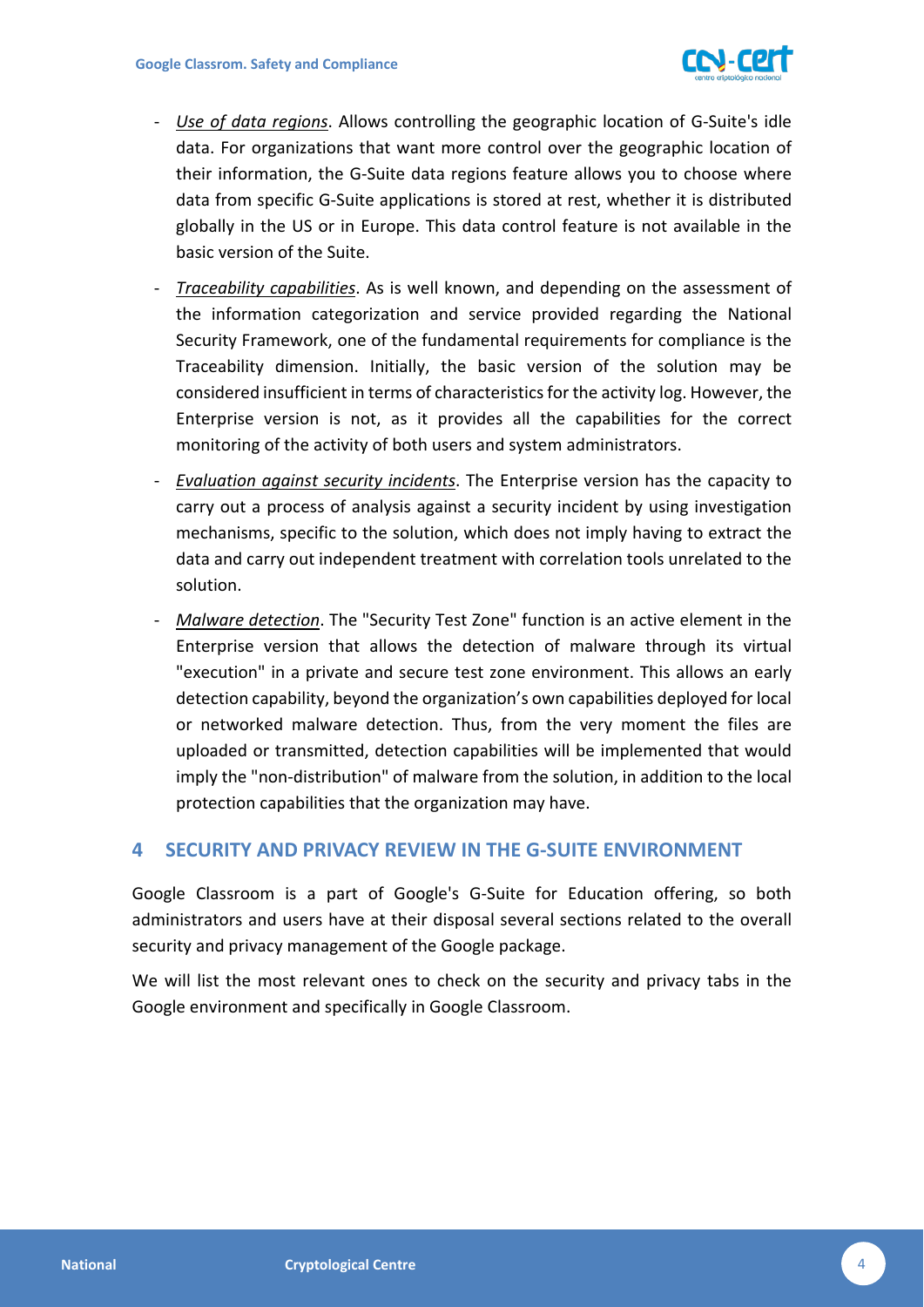



*Illustration 1.- Administration Console*

As a good practice, we recommend users to review their security and privacy settings for their Google Account.

| Google Cuenta<br>Q. Iluscar air la coerta da Occolle. |                                                                                                                                                                                                                                        |                                                                                                                                   |
|-------------------------------------------------------|----------------------------------------------------------------------------------------------------------------------------------------------------------------------------------------------------------------------------------------|-----------------------------------------------------------------------------------------------------------------------------------|
| Inicio                                                |                                                                                                                                                                                                                                        |                                                                                                                                   |
| Información personal                                  |                                                                                                                                                                                                                                        |                                                                                                                                   |
| Datos y personalización<br>$\sim$                     |                                                                                                                                                                                                                                        |                                                                                                                                   |
| Seguridad                                             | Bienvenido!                                                                                                                                                                                                                            |                                                                                                                                   |
| Contactos e Información<br>illis.<br>compartida       |                                                                                                                                                                                                                                        | Gestiona tu información, privacidad y seguridad para mejorar tu experiencia en Google                                             |
| Pagos y suscripciones                                 | Privacidad y<br>personalización<br>Consulta los datos almacenados en tu<br>cuenta de Google y elige qué actividad<br>se debe guardar para personalizar tu<br>experiencia en Google                                                     | Se han detectado<br>problemas de seguridad<br>Protoge tu cuenta ahora mismo<br>resolvendo estos problemas                         |
|                                                       | Gestionar tus datos y opciones de personalización                                                                                                                                                                                      | Proteger la cuenta                                                                                                                |
|                                                       | Almacenamiento de la<br>cuenta<br>El espacio de almacenamiento se<br>comparte entre los servicios de<br>Google, como Gmail y Fotos.<br>75 % utilizado: 11.39 GB de 15 GB                                                               | Hacer la Revisión de<br>Privacidad<br>Esta guia detallada te permite elegir la<br>configuración de privacidad adecuada<br>para tr |
|                                                       | Gestionar almacenamiento                                                                                                                                                                                                               | Empagar                                                                                                                           |
|                                                       | Solo tú puedes ver tu configuración. Te recomendamos que revises también tu configuración de Maps, la<br>Búsqueda y los servicios de Doogle que más uses. Google protege la privacidad y la seguridad de tus datos. Más<br>información | $\boldsymbol{\theta}$                                                                                                             |

*Illustration 2.- User account configuration*

The different options are shown with a green check mark when the relevant revisions suggested by Google have been reviewed and completed.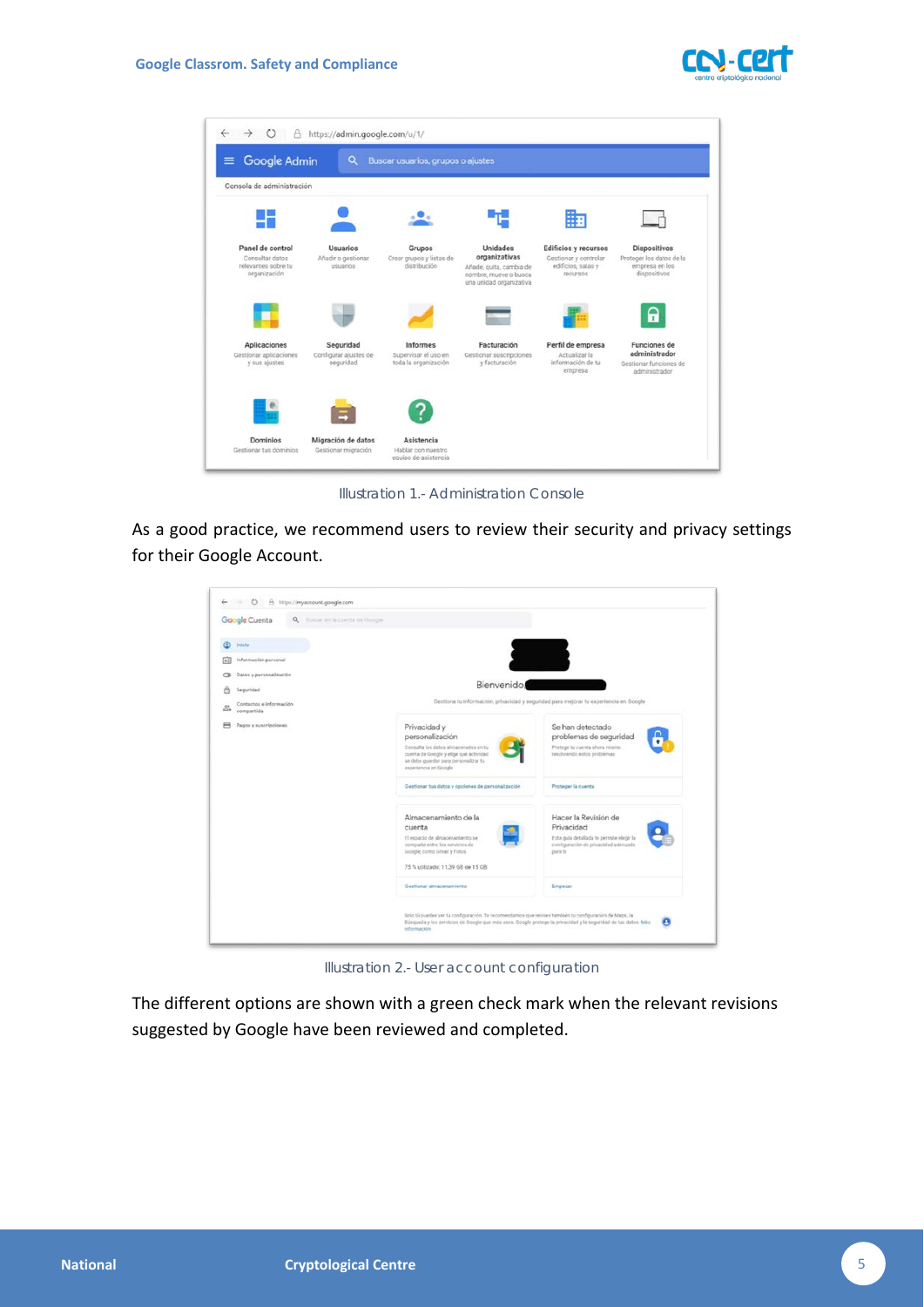



*Illustration 3.- Security check*



#### Revisión de Privacidad

Revisa los ajustes clave y los datos que utiliza Google para personalizar tu experiencia.

| Has revisado los Controles de la actividad de tu cuenta |  |
|---------------------------------------------------------|--|
| Se ha revisado la configuración de YouTube              |  |
| Has revisado los ajustes de Google Fotos                |  |
| Se han revisado los números de teléfono                 |  |
| Has revisado Sobre ti                                   |  |
| Has revisado la Configuración de anuncios               |  |
|                                                         |  |

Cuando hayas terminado, revisa también los ajustes de los productos que más usas, como Maps, YouTube y Gmail.

*Illustration 4.- Privacy review*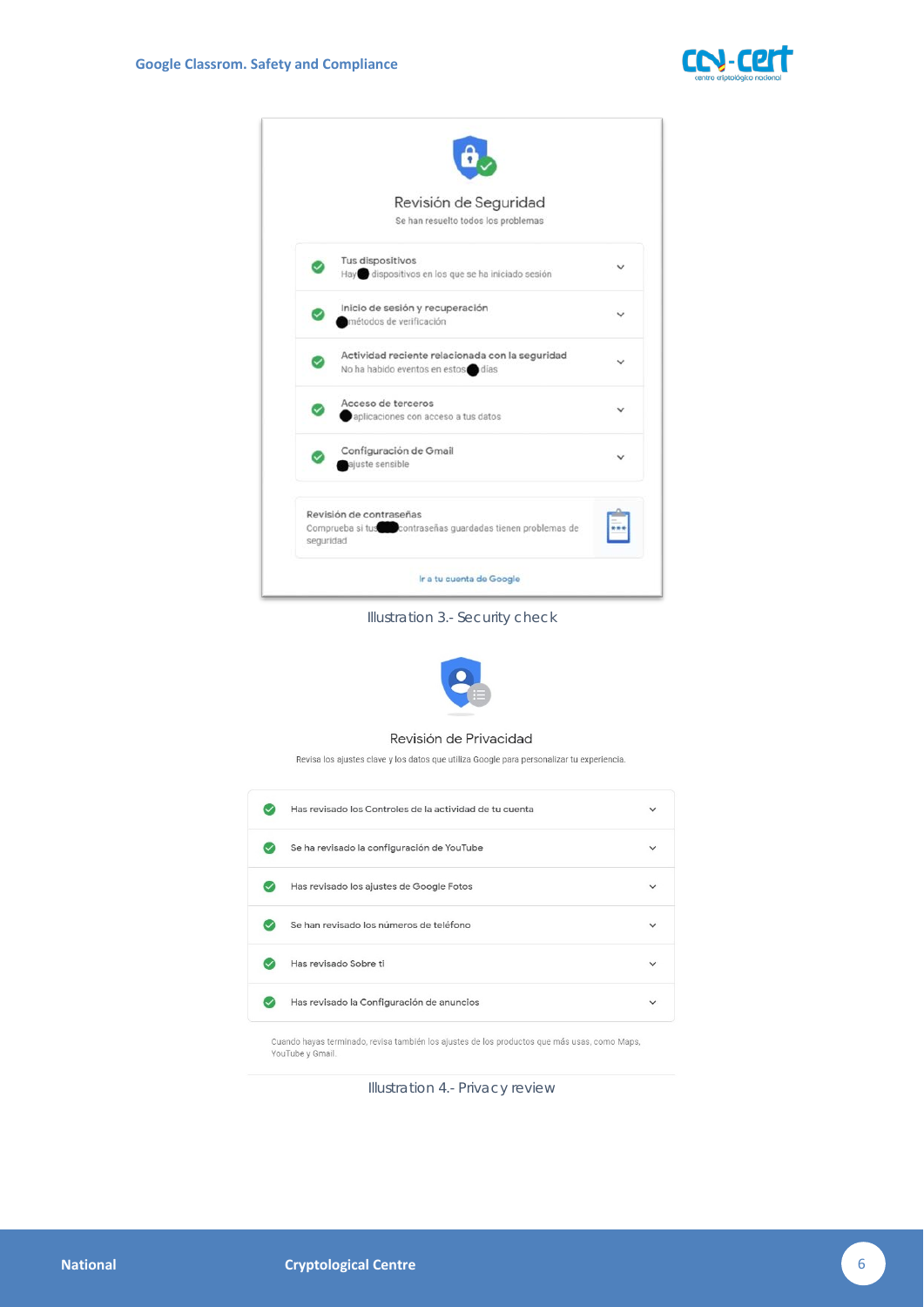

# <span id="page-6-0"></span>**4.1 Configuring Classroom Data Access**

The G-Suite administrator can decide whether domain users can allow other applications to access their classroom data through OAuth.

To configure the Classroom data access policy, the administrator must check the box next to the Classroom API under "Data Access" to allow users to grant access permissions to their Classroom data.

| Aplicaciones > Servicios adicionales de Google > Configuración de Classroom > Acceso a los datos |                                               |                                                                                                                                                        |
|--------------------------------------------------------------------------------------------------|-----------------------------------------------|--------------------------------------------------------------------------------------------------------------------------------------------------------|
| Classroom                                                                                        | Mostrando la configuración de los usuarios de |                                                                                                                                                        |
| Unidades organizativas<br>$\wedge$                                                               | Acceso a los datos                            |                                                                                                                                                        |
| Buscar unidades organizativas                                                                    | API de Classroom<br>Aplicada a 1              | Controla cómo tus usuarios pueden acceder a sus datos de Classroom.                                                                                    |
| draconianos es<br>÷                                                                              |                                               | Los usuarios pueden conceder autorización a las aplicaciones para que<br>◡<br>accedan a sus datos de Google Classroom.                                 |
|                                                                                                  |                                               | Los cambios pueden tardar hasta 24 horas en propagarse a todos los usuarios.<br>Los cambios anteriores se pueden consultar en el registro de auditoria |

*Illustration 5.- Data access*

# <span id="page-6-1"></span>**4.2 Verifying the identity of teachers and defining permissions**

The first time users log in to Classroom, they identify themselves as teachers or students. Users who identify themselves as teachers are automatically added to the Classroom teacher group.

Users who have identified themselves as teachers should be verified to give them access to the Classroom functions they need and to define permissions for teachers.

This prevents non-teacher users from creating classes and verified teachers from viewing and managing tutors.

| Google Admin<br>Ξ.<br>Q.                                                                            | Buscar usuarios, grupos o ajustes |                                                                                                                                                                                                  |
|-----------------------------------------------------------------------------------------------------|-----------------------------------|--------------------------------------------------------------------------------------------------------------------------------------------------------------------------------------------------|
| Aplicaciones > Servicios adicionales de Google > Configuración de Classroom > Configuración general |                                   |                                                                                                                                                                                                  |
| Classroom<br>÷                                                                                      | Configuración general             |                                                                                                                                                                                                  |
|                                                                                                     | Permisos del profesor             | Los usuarios que indiquen que son profesores durante el registro, se añaden a este grupo como<br>miembros con estado pendiente. Puedes aprobar la pertenencia para verificarlos. Más información |
|                                                                                                     |                                   | ¿Quién puede crear clases?<br>Todos los profesores con estado pendiente y verificados                                                                                                            |

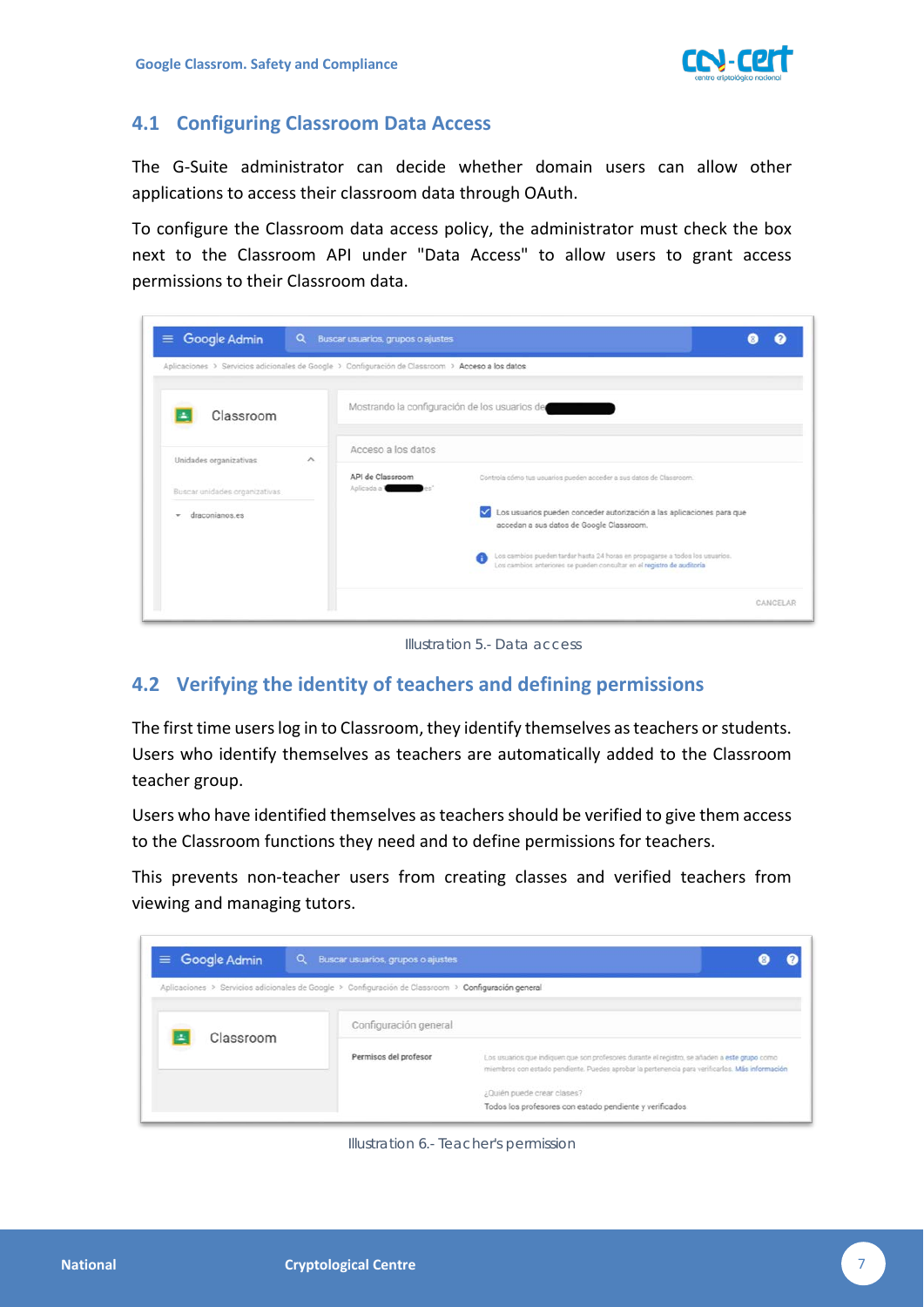

| Google Admin<br>Q<br>$\equiv$                                                                       | Buscar usuarios, grupos o ajustes |                                                                                                                                                                                                  |
|-----------------------------------------------------------------------------------------------------|-----------------------------------|--------------------------------------------------------------------------------------------------------------------------------------------------------------------------------------------------|
| Aplicaciones > Servicios adicionales de Google > Configuración de Classroom > Configuración general |                                   |                                                                                                                                                                                                  |
| Classroom                                                                                           | Configuración general             |                                                                                                                                                                                                  |
|                                                                                                     | Permisos del profesor             | Los usuarios que indiquen que son profesores durante el registro, se añaden a este grupo como<br>miembros con estado pendiente. Puedes aprobar la pertenencia para verificarlos. Más información |
|                                                                                                     |                                   | ¿Quién puede crear clases?                                                                                                                                                                       |
|                                                                                                     |                                   | Cualquier usuario de este dominio<br>Todos los profesores con estado pendiente y verificados                                                                                                     |
|                                                                                                     |                                   | $\odot$<br>Solo profesores verificados                                                                                                                                                           |
|                                                                                                     |                                   | Los cambios pueden tardar hasta 24 horas en propagarse a todos los usuarios.<br>Los cambios anteriores se pueden consultar en el registro de auditoria                                           |
|                                                                                                     |                                   | 1 cambio sin guardar<br>CANCELAR                                                                                                                                                                 |

*Illustration 7.- Permission options*

#### <span id="page-7-0"></span>**4.3 Managing tutors**

Tutors can track their students' progress through e-mail summaries. These summaries provide information about the student's work and classes.

The G-Suite administrator must decide whether to allow e-mail summaries for tutors and if teachers have permission to invite or remove tutors.

Once e-mail summaries are allowed, teachers will be able to send e-mail invitations to the tutors.



*Illustration 8.- Tutor access*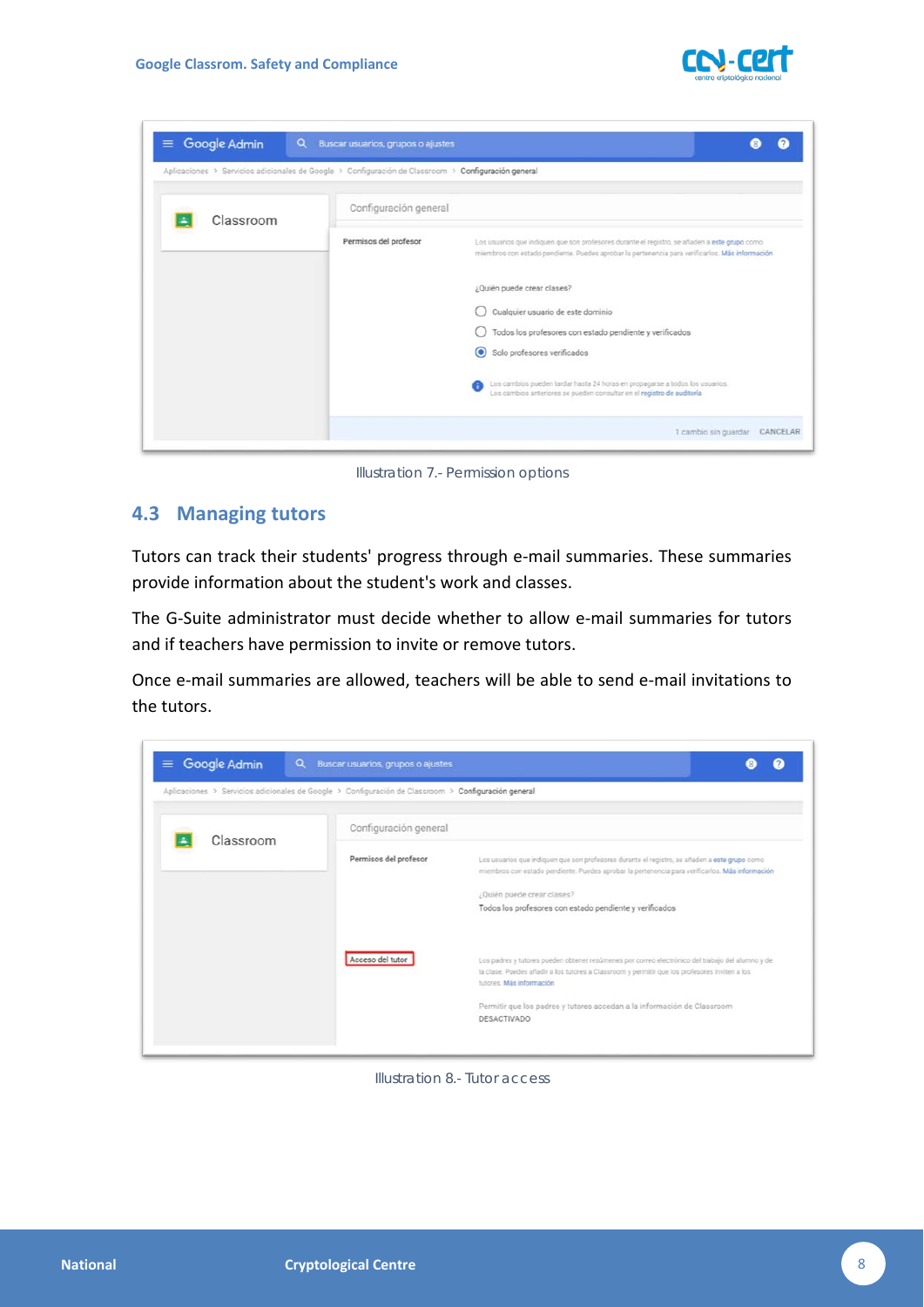

| $\equiv$ Google Admin<br>Q                                                                          | Buscar usuarios, grupos o ajustes |                                                                                                                                                                                                                               |
|-----------------------------------------------------------------------------------------------------|-----------------------------------|-------------------------------------------------------------------------------------------------------------------------------------------------------------------------------------------------------------------------------|
| Aplicaciones > Servicios adicionales de Google > Configuración de Classroom > Configuración general |                                   |                                                                                                                                                                                                                               |
| Classroom                                                                                           |                                   | ¿Quién puede crear clases?<br>Todos los profesores con estado pendiente y verificados                                                                                                                                         |
|                                                                                                     | Acceso del tutor                  | Los padres y tutores pueden obtener resúmenes por correo electrónico del trabajo del alumno y de la<br>clase. Puedes añadir a los tutores a Classroom y permitir que los profesores inviten a los tutores.<br>Más información |
|                                                                                                     |                                   | Permitir que los padres y tutores accedan a la información de Classroom                                                                                                                                                       |
|                                                                                                     |                                   | ¿Quién puede administrar a los padres y tutores?                                                                                                                                                                              |
|                                                                                                     |                                   | Todos los profesores verificados<br>$\odot$                                                                                                                                                                                   |
|                                                                                                     |                                   | Solo los administradores del dominio                                                                                                                                                                                          |
|                                                                                                     |                                   | Los cambios pueden tardar hasta 24 horas en propagarse a todos los usuarios.<br>Los cambios anteriores se pueden consultar en el registro de auditoria                                                                        |

*Illustration 9.- Permission options*

# <span id="page-8-0"></span>**4.4 Establishing who can register for a class**

Classroom is configured by default so that users can only participate in classes in their domain.

To enable users from different domains to participate in classes, you need to specify the class enrollment settings in the Google administration console.

| Aplicaciones > Servicios adicionales de Google > Configuración de Classroom > Configuración de la clase |                                                 |                                                                                                                                                                                                                                                                                                                                                                                                                                                                                                                                                                                                                                        |
|---------------------------------------------------------------------------------------------------------|-------------------------------------------------|----------------------------------------------------------------------------------------------------------------------------------------------------------------------------------------------------------------------------------------------------------------------------------------------------------------------------------------------------------------------------------------------------------------------------------------------------------------------------------------------------------------------------------------------------------------------------------------------------------------------------------------|
| Classroom                                                                                               | Configuración de la clase                       |                                                                                                                                                                                                                                                                                                                                                                                                                                                                                                                                                                                                                                        |
|                                                                                                         | Información sobre la<br>pertenencia a una clase | Al permitir que se unan a clases usuarios desde otros dominios, se podrán transferir archivos a tu<br>dominio.<br>Al permitir que los usuarios de tu dominio se unan a clases en otros dominios, se podrán<br>transferir archivos fuera de tu dominio. Los archivos que se transfieran fuera de tu dominio serán<br>accesibles para los usuarios externos y podrán almacenarse fuera de tu región de<br>almacenamiento de datos preferida. Más información<br>Quién puede apuntarse a clases de tu dominio<br>Solo los usuarios de tu dominio<br>A qué clases pueden apuntarse los usuarios de tu dominio<br>Solo clases de tu dominio |
|                                                                                                         | Dominios incluidos en lista<br>blanca           | No hay ningún dominio incluido en la lista blanca.<br>٠<br><b>CONFIGURAR</b>                                                                                                                                                                                                                                                                                                                                                                                                                                                                                                                                                           |

*Illustration 10.- Class membership*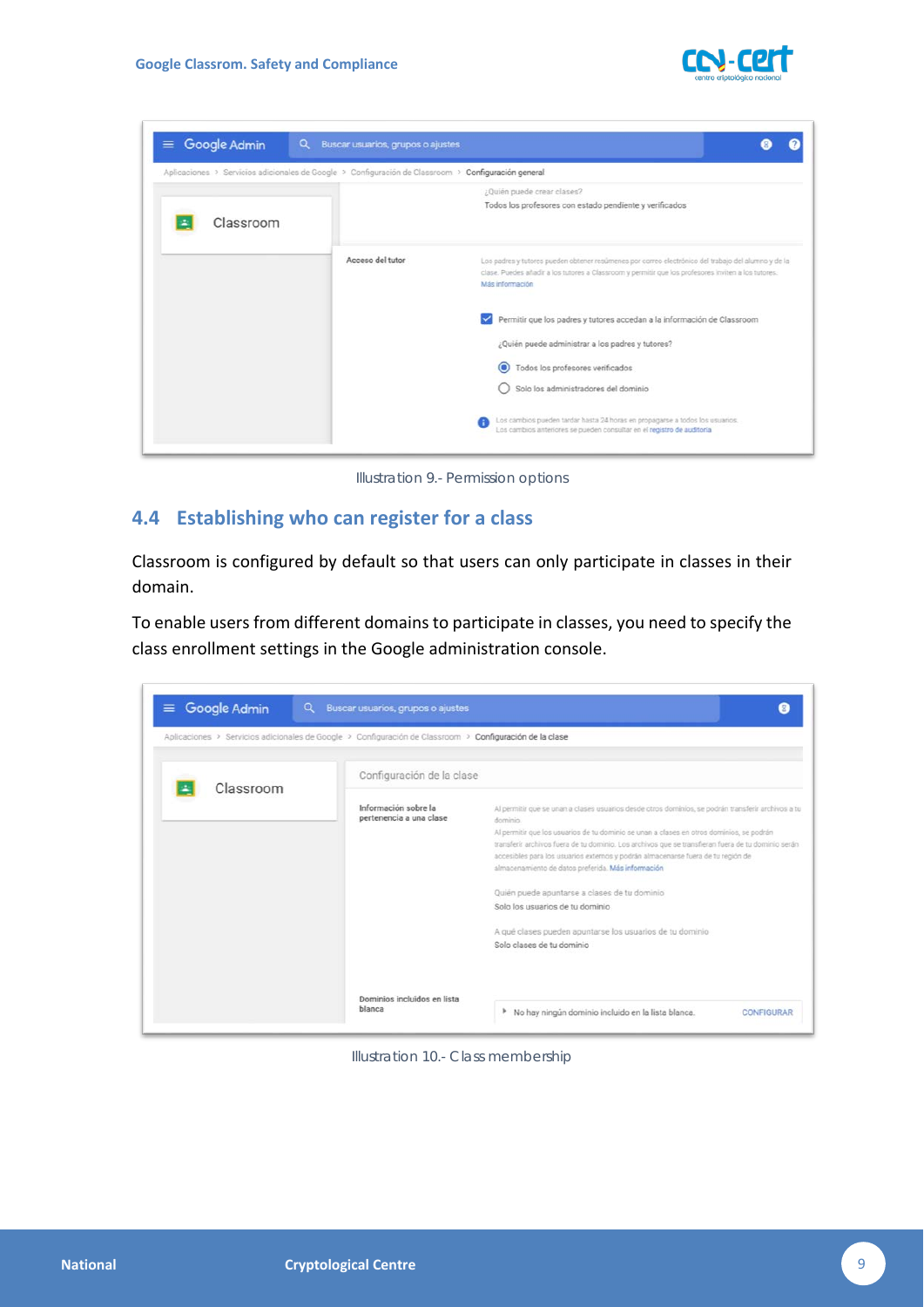



*Illustration 11.- Class and domain options*

# <span id="page-9-0"></span>**4.5 Class adjustments**

Among the configurations, that teachers can manage is the Class Code, a unique identifier for students to join the class created.

| General                                                                                  |                                        |                          |
|------------------------------------------------------------------------------------------|----------------------------------------|--------------------------|
| Código de la clase                                                                       | $zs3i5ac$ $\rightarrow$                |                          |
| Tablón                                                                                   | Los alumnos pueden publicar y comentar | $\overline{\phantom{a}}$ |
| Trabajo de clase en el tablón de anuncios                                                | Mostrar notificaciones contraídas      | ٠                        |
| Mostrar elementos eliminados<br>Solo los profesores pueden ver los elementos eliminados. |                                        |                          |

*Illustration 11.- Class settings*

Within the class there is the Publication Board, the teacher can select who can post and comment on content.